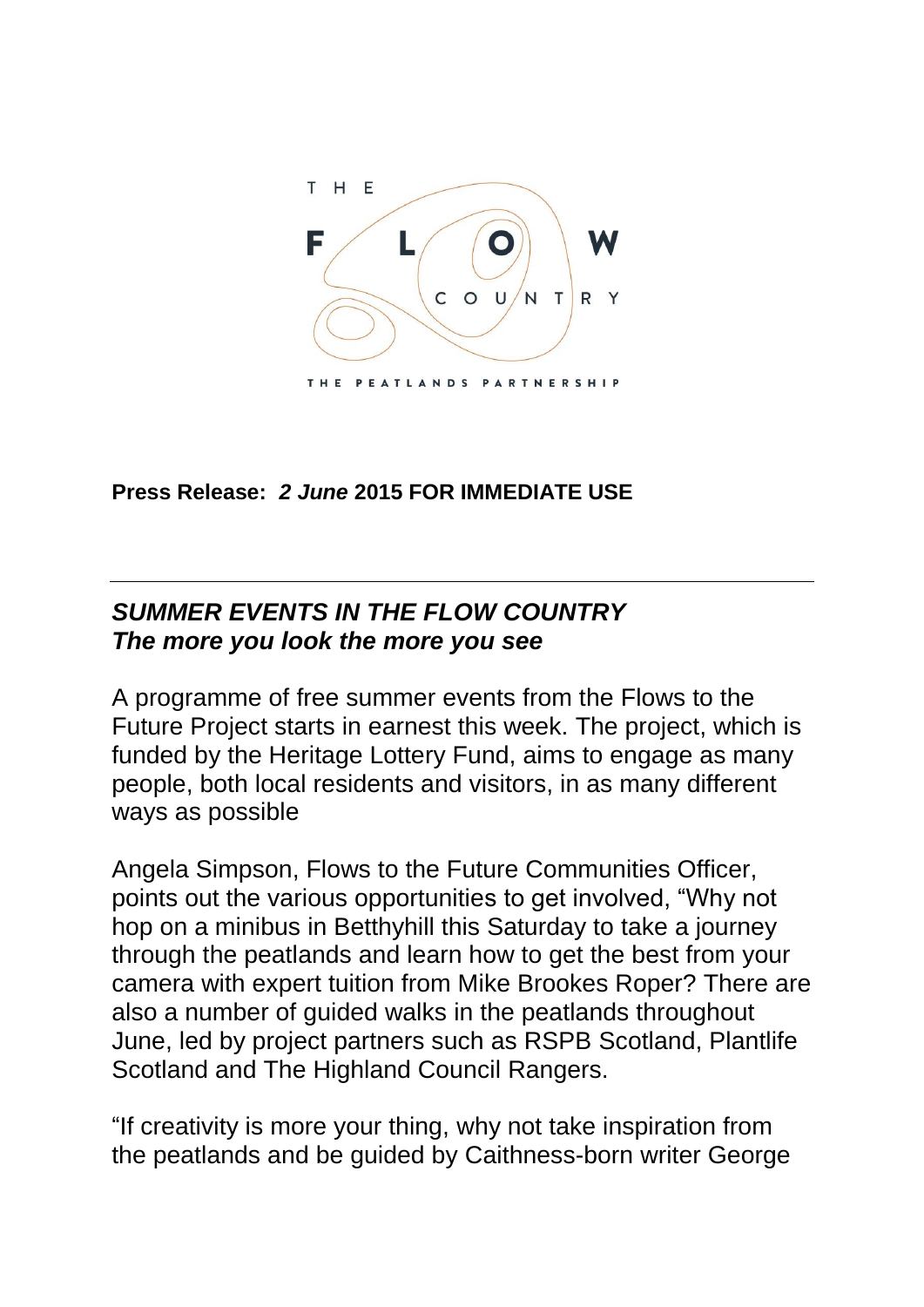Gunn in a creative writing workshop at Dunbeath Heritage Centre? There will also be an opportunity next month to get your hands muddy in an art workshop with Madeline Mackay at Northlands Creative Glass."

Up and coming events include:

Saturday 6 June: Landscape Photography with Mike Brookes Roper

Saturday 13 June: Inspirational Wildflowers with Angela Simpson

Saturday 27 June: Creative Writing with George Gunn

Saturday 4 July: Art Workshop with Madeline Mackay

Details can be found on the project's Facebook page at: www.facebook.com/flowstothefuture

For further information on these and other events and to book a place please call Angela Simpson, Communities Officer on 0786 0927839 or 01641 571225 or email [angela.simpson@rspb.org.uk](mailto:angela.simpson@rspb.org.uk)

Some of the images and artwork from these events will be displayed alongside a collection of archive photographs of the peatlands at Caithness Horizons on 27 July to celebrate International Bog Day.

The Flows to the Future project gratefully acknowledges funding support from the Heritage Lottery Fund